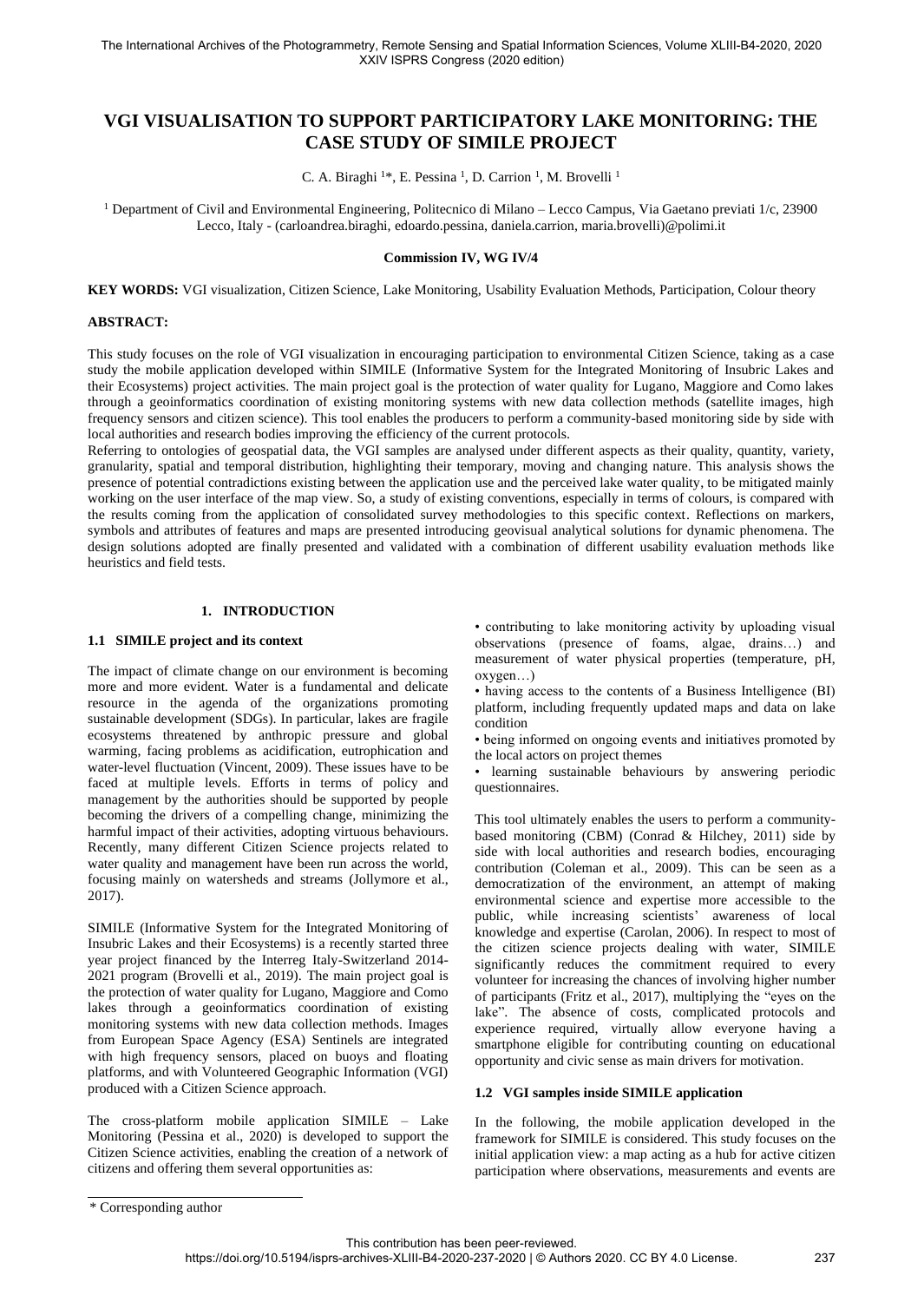all displayed. This view allows the user to visualize all contents already inserted by him or others and to insert new ones. As mentioned, there are mainly three kinds of possible contents that can be acquired and visualized with the application: *observations*, *measures* and *events*.

An *observation* is a picture (the only mandatory input) coupled with the coordinates of the position of the observer and the weather conditions automatically gathered by OpenWeather service, with one or more attributes describing it. The possible attributes that can be acquired together with the picture have been selected exploring the case history of warnings received by the Regional Agency for Environmental Protection (ARPA) of Lombardy and the Environmental department of Ticino canton. They are algae (phytoplankton), foams, oil stains, litters, odours, drains and fauna and each of them contains additional specifications as their intensity, colour, typology and other more specific details. This kind of input is simple as it does not require skills for most of the selectable voices and offers some training via help icons for the most difficult tasks as, for example, recognizing alien species or correctly classifying some natural phenomena.

A *measure* is the value of a parameter describing a property of lake water. The possible inputs have been identified with the help of the Water Research Institute of National Council of Research (CNR-IRSA) using a balance between simplicity of collection and usefulness for later processing as the main criteria. The input parameters are transparency (Secchi Disk), Temperature, pH, Oxygen and Bacteria, each one with further specific fields mainly regarding the depth at which the measure has been taken and some details of the instrument used.

*Events* are public meetings of different nature dealing with the project themes. They can be seminars, presentations, beach or water clean-ups, mapathons (measurement campaigns) or even exhibitions and they are uploaded by project partners.

# **1.3 VGI ontological analysis**

Examining these three collected elements (Observations, Measures and Events) according to their temporal and spatial dimension, following the principles of the geospatial data ontology by Sun et al. (2019), it's possible to notice that they have peculiar characteristics. The term *quality* is here intended as the positive/negative dichotomy and not in the sense of precision or reliability as most widely discussed in the literature (Antoniou, 2017). The goal is understanding how something commonly considered as good or bad can affect both the perceived and real water quality of the lake. Table 1 gathers and compares the qualitative, temporal, spatial and thematic characteristics of these elements.

|                     | <b>Oualitative</b> | <b>Temporal</b>         | <b>Spatial</b> | <b>Thematic</b> |  |
|---------------------|--------------------|-------------------------|----------------|-----------------|--|
| <b>Observations</b> | negative           | interval                | changing       | changing        |  |
|                     |                    | $Te \rightarrow Td$     | moving         |                 |  |
| <b>Measures</b>     | negative/          | Instant                 | stable         | changing        |  |
|                     | positive           | $Te \leftrightarrow Td$ |                |                 |  |
| <b>Events</b>       | positive           | interval                | stable         | stable          |  |
|                     |                    | $Td \rightarrow Te$     |                |                 |  |

Table 2. Map elements classification according to geospatial data ontology. Te = Event Time,  $Td = d$ atabase time.

Observations in most cases correspond to undesired phenomena usually limiting or discouraging lake use, no matter if they're natural or the result of human unproper behaviours. From the temporal perspective they have an *event time* (Te) "0" when they appear and an *event time* "1" when they disappear. Most of them have the maximum degree of heterogeneity as during their life they may vary in size, aspect, colour and position, as they're mainly floating on the water surface. From the spatial point of view, their spatial footprint can change over time and their boundary is vague as different people may understand it differently. The moment of the insertion of an observation represents its *database time* (Td) and it may happen between these two event times, the extremes of the timeline domain, representing a specific stage of the evolution of the phenomenon. The result is that two observations regarding the same phenomenon, can be different in almost all attributes.

As they are based on lake parameters, measures are neutral values depending only on real water state. They can be considered as a lake sample in a specific position in time and space. Even if the *Te* and *Td* correspond, the captured parameter value depends on conditions that change very rapidly, so there's no possibility to know when that measure will no more represent the actual lake condition in that point. Anyway, a high number of measures show a lake under a constant monitoring and can be considered as a positive aspect.

The *events* can be seen as something positive as they are moments for disseminating project contents in both theory and practice. They can simply provide information or invite citizens to collectively perform actions for lake preservation. The higher the number of participants, the higher is citizens' awareness. They are planned to happen in a precise place and have a specific duration (usually some hours. Nevertheless, before the event starting, they need to be advertised in order to let people know about their existence, and once completed, it can be interesting to share or disseminate their outcomes for a certain time. Differently from the observations, their *Td* precedes the *Te*.

From the geometrical point of view, these are all point features. If for measures and events this can be obvious, for observations, even if they represent bidimensional objects (height is almost always irrelevant), the point is still the most convenient representation. In fact, it's almost impossible to draw or define these shapes as polygons on a field mapping activity, especially in this case where it is not possible to walk around the feature, as it's suspended on water, and because of its potential dispersed nature. The missing shape information, for phenomena of considerable dimensions, can be also eventually obtained by the integration with satellite images if needed.

# **1.4 Project goals and contradictions**

Once understood the nature of the data the project is expected to deal with through the mobile application, it's time to see how they can help in achieving its goals. As already mentioned, the main project goal is improving lake water quality. In order to achieve that, it's necessary to promote sustainable behaviours among citizens and to improve the efficiency and the coordination of monitoring authorities' activity. A higher water quality, both real or perceived, encourages the use of the lake for recreational purposes and this impacts water quality accordingly to the users' behaviours, but also positively affects the use of the application by bringing more potential users to the lake. The application tries to put together all these aspects by transmitting environmental knowledge, helping authorities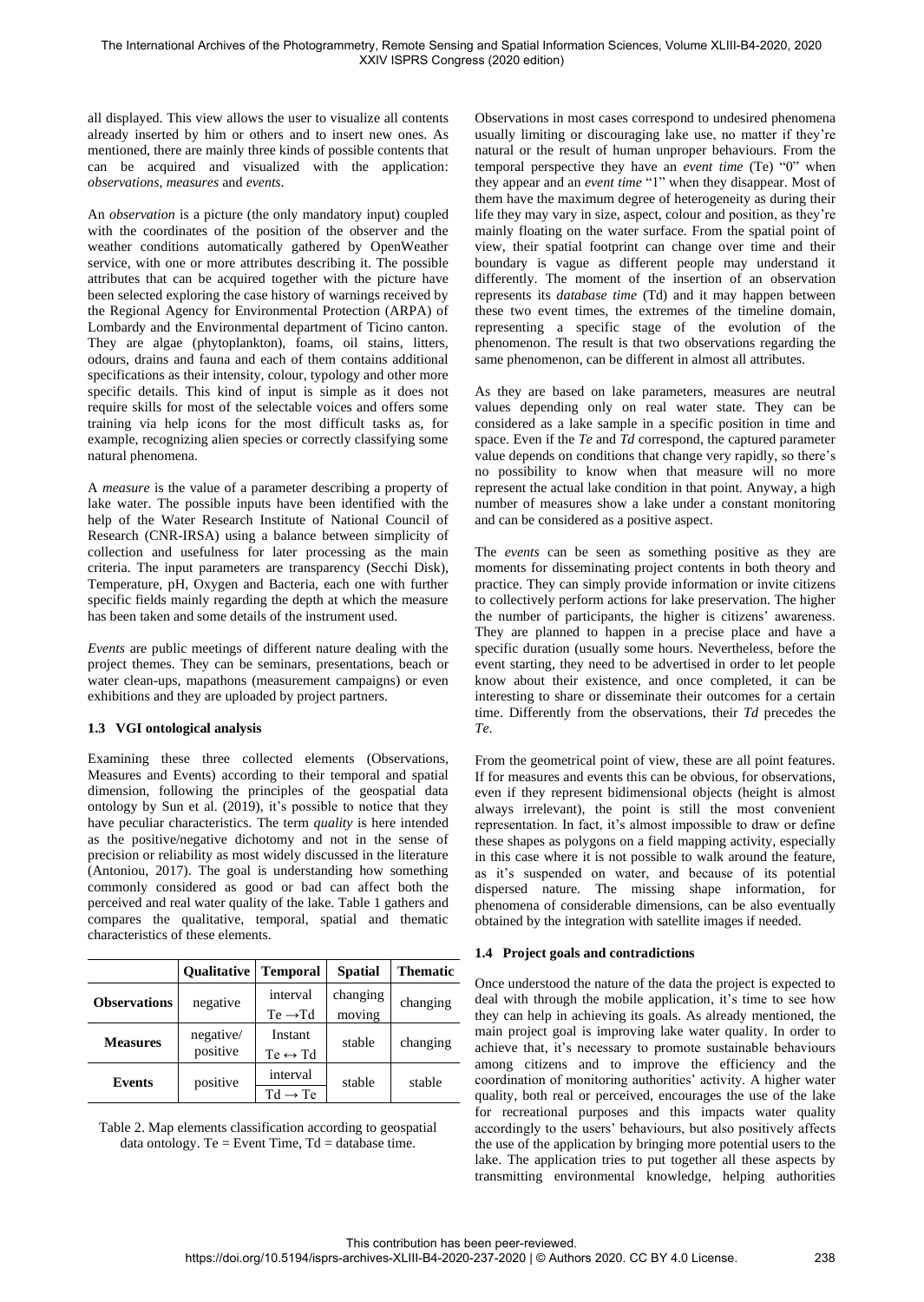saving time and resources, returning a trustful picture of the lake and pushing people to take care of the lake by simply observing it. Figure 1 graphically shows these relationships specifying the existence of a perceived and a real quality. Among those goals, the paper focuses on how the map view affects the perceived quality of lake water (represented by the thicker gray arrow) thanks to its symbols, their colour, quantity and relationship with the background.



Figure 1. Scheme on how SIMILE application interacts with project goals promoting sustainable behaviours, encouraging lake use and increasing perceived lake water quality

The *quality* of the features is particularly relevant for the selected case and its representation criteria may strongly affect citizen involvement. The challenge is overcoming the paradox of encouraging lake use while displaying mainly negative contents (observations), even in case of good lake water conditions.

#### **1.5 Previous studies on geovisualisation**

An exploration of geo-visualisation, visuospatial displays and perception studies helped defining the selected approach. Deparday (2010), in his work, investigates the potential of several interactive geo-visualization techniques including filtering, dynamic spatial aggregation developing a prototype. Brychtova & Coltekin (2016) combine eye-tracking with traditional usability metrics to assess the effectiveness of visualisation and Nivala et al., (2003) explore field tests to identify, at an early stage of the project, preliminary design principles for maps in small displays. Klettner (2019) investigates shape proximities and cognitive relation in symbology, while Stone (2006) defines some guidelines for choosing colours. The main challenge of SIMILE app map view, using Chandler's (2002) words, "is changing the form of the signifier while keeping the same signified in order to generate different connotations". Changes in visual map style influence the map readers' judgments, trust, liking and recall (Muehlenhaus, 2013), but there still remains the need for a differentiated perspective in terms of the "identification and articulation of the basic visual variables that can be manipulated to encode information" (Maceachren et al., 2012). For doing that, existing graphical conventions used in the water monitoring field have been studied, discovering the predominance of colour as the feature in charge to represent quality. In fact, there is a limited set of simple symbols (dots, polygons, flags), changing from website to website, used as constants while colours change.

#### **1.6 Colour meaning in water context**

To analyse symbols used to represent water quality, given the local, but scalable, nature of the initiative, the attention has been focused on the products of the regional agencies and the environmental associations or bodies operating in the same context (ARPA Lombardy, ARPA Piedmont, Ticino Canton, Legambiente). The "Bandiera Blu" (blue flag) certification assigned by the Foundation for Environmental Education (FEE) to the highest quality swimming sites has also been included. Figure 2 collects the colours used for different thematic representations related to water quality by the mentioned authorities. The result is an almost total accordance among them as they all follow the guideline of the international Water Framework Directive (EC WG 3.1 - GIS, 2003). Section 1.4.2 indicates the colours to represent the ecological status and section 1.4.3 describes the chemical status conventions.



Figure 2. Collection of the colours used by the local authorities in web services about different aspects of water quality.

The colours used by the water portal of the Italian Minister of Health, not reported in Figure 2, follow this scale with few modifications. Blue indicates a measurement point, without quality implications, green is used for swimming waters, orange for forbidden waters with no specification of the cause, red for polluted waters and purple is specific for algal blooms.

In order to contextualise these outcomes in the broader colour theory, the literature of colour meaning, which is mainly coming from different disciplinary sectors as marketing, has been investigated. Palmer & Schloss (2010) suggest that people like colours associated to the objects they like and prove it through an empirical test. Won & Westland (2017) tested the colour meaning by asking people to set a value on a slider having as extremes two opposite words (e.g. warm-cold) to express their feeling about the observed colour patch. The colours analysed are fixed while words' couples changed from author to author. Then, the same test is repeated on colours applied to some objects (e.g. packaging). It emerged a difference between the meaning of a colour in absolute terms and when applied to a specific context. Considering that the environmental field has not been studied yet from this perspective, an attempt has been made to adapt the consolidated techniques to a new discipline. The approach used by Won & Westland (2017) has been replicated adapting it to the new context both in terms of topic and visualization support. Two surveys have been created using the Socrative application and answered directly from mobile devices, the final user interface of our application. The tests have been conducted on a sample of 18 users ranging from 24 to 91 years old with an average of 30, composed by 55% of females and 45% of males.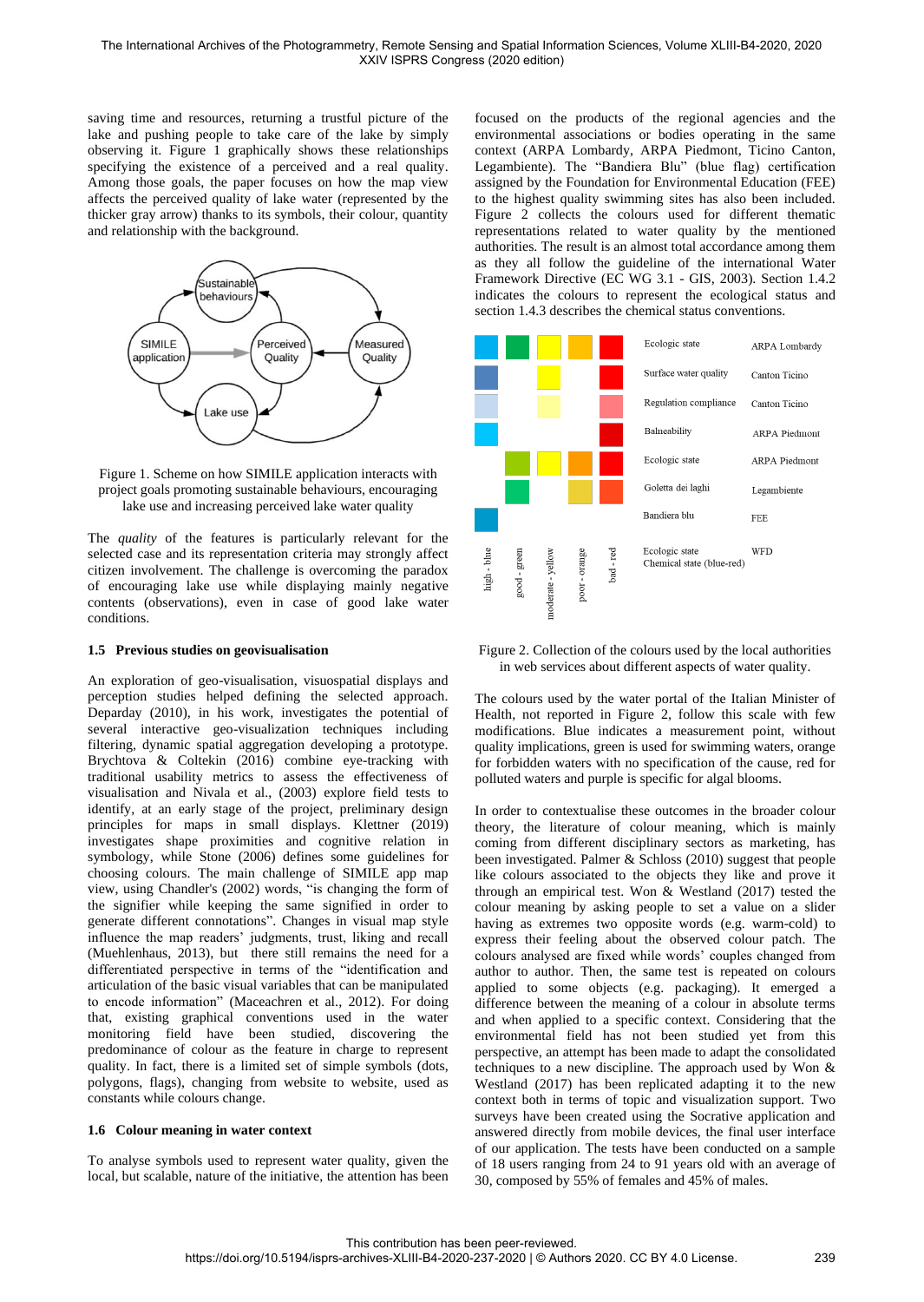### **2. COLOUR MEANING AND USABILITY TEST**

#### **2.1 Test 1: absolute colour meaning**

In test 1, users were asked to select a number between 0 and 10 to express the meaning of each colour for every couple of words. Values lower than 5 refer to the first and left term of the couple, while values higher than 5 refer to the second and right one. The closer is a value to one of the extremes, the stronger is the correspondence, while values between 4 and 6 can be seen as uncertain. New couples of words have been substituted to the ones used by Won & Westland (2017) (*masculine*/*feminine*, *warm*/*cold*, *expensive*/*inexpensive*, *modern*/*traditional*, *elegant*/*vulgar*) to explore new absolute colour meanings for the same six colours (beige, black, blue, green, red, yellow) presented separately. These couples have been selected by thinking at possible criteria to customize visualization and are the following:

• Positive/negative, to distinguish aspects related to environmental quality

• Past/future, to emphasize the temporal dimension of the possible map symbols

• Amateur/professional, to highlight the level of expertise of the users and their reliability

• Regular/exceptional, to differentiate periodic and sporadic activities

• Mine/yours, to evaluate the possibility of filtering between user's own contents and the others.

Before starting the test, the possible overlapping between these new couples and the previously tested word-colour correlation (Won & Westland, 2017) has been verified by assigning to each word a numerical value.. A value of "2" was given to those words with a strong match with one of the extremes of the new couples, while "1" for weaker or more arguable correspondences. In case of no evidence, no value was assigned. For example, the word "death" is universally considered a negative (value  $= 2$ ) event, can be seen as something exceptional (value  $= 1$ ) while has no link with words like amateur or professional. Considering that these words already had correspondences with one or more colours, this allowed to see preliminary correspondences between the same colours and the new couples. Mean values over a maximum score of 2 and match count for colour, among the results coming fro Won & Westland (2017), are reported in brackets in the following. The most evident matches were *Negative* words with black (mean over maximum of 2, match count: 1.8/2, 6), *Positive* with green (1.8/2, 9) and blue (2/2, 4), and *Regular* with green (1.3/2, 7). No link has been found for yellow, and for the *Mine*/*Yours* couple.

After explaining to the users how to perform the test, before starting, two examples have been provided using words (*slow*/*fast*, *begin*/*end*) and colours (fuchsia) as a training set. Table 2 presents the synthetic results of the new test in terms of mean values computed on users' answers. As indicated in the legend, blue indicates a high correspondence with the right (second) word, red with the left (first) one and white or lighter nuances of red and blue the uncertain values.

The results confirmed the main existing correlations in terms of absolute colour meanings and their intensity with extreme mean values (Black-Negative 2.5, Blue-Positive 8.00, Green-Positive 9.11 and Green-Regular 3.44).

|              | Negative<br>Positive | Past<br>Future | Professiona<br>Amateur | Exceptional<br>Regular | <i>Mine</i><br>Yours |
|--------------|----------------------|----------------|------------------------|------------------------|----------------------|
| <b>Beige</b> | 5.56                 | 4.89           | 4.11                   | 3.28                   | 4.89                 |
| <b>Black</b> | 2.50                 | 3.11           | 6.72                   | 5.00                   | 6.33                 |
| Blue         | 8.00                 | 7.78           | 6.44                   | 3.33                   | 5.67                 |
| Green        | 9.11                 | 6.78           | 4.56                   | 3.44                   | 4.56                 |
| <b>Red</b>   | 4.5                  | 4.83           | 5.06                   | 8.56                   | 5.11                 |
| Yellow       | 5.06                 | 5.28           | 4.33                   | 6.00                   | 5.94                 |
| Legend       | 0.00                 | 2.50           | 5.00                   | 7.50                   | 10.00                |

Table 2. Test 1 results, mean of the 18 answers

Beige had an association with the word *regular*. Black resulted in tending towards *past* more than *future* but still with people on both extremes. It also had minor match with *professional* and *yours*. Blue had other three lighter associations with the word *future, professional* and *regular* but still with a high range. The most impressive result is the match between red and *exceptional* as no one assigned it a value lower than 7. Yellow-*yours* minimal match doesn't represent something particularly significant. This test allowed to investigate the association of these colours to terms not yet included in the previous studies.

#### **2.2 Test 2: colour meaning in the environmental context**

At a second stage, the users have been asked to indicate one or more colours, among the six already used, that better represent a word or short sentence contained in every question. In this case the terms used were more explicitly related to the project context. This way of assessing the difference between the absolute colour meaning and the contextual one is different from the one used by Won & Westland (2017), where colours were applied to different products packaging.

A set of 6 words (*sand*, *tyre*, *sky*, *grass*, *fire*, *lemon*) have been used as a test for the comprehension of the survey as their association to one colour is almost universally clear. The other words are divided into sections to facilitate the reading of the results. The first and the second sections contain the observations and measure tags insertable within the mobile application, third and fourth include negative and positive environmental terms, the fifth includes words indicating trust and finally the last section shows other terms related to the criteria for customizing visualisation. Table 3 contains all words included in the test in the rows and the preferences attributed to each colour in the corresponding column. The test was performed by the same 18 users of test 1. The possibility of expressing more than one option (up to 6) allowed not only to understand what colour was more commonly associated to a concept, but also how exclusive was this association and if some of the remaining colours also have a significant match. A set of simple metrics have been used to assess the results:

$$
Cl/Pmin, \tag{1}
$$

 *Pmin/Ptot,* (2)

$$
C2/C1 \tag{3}
$$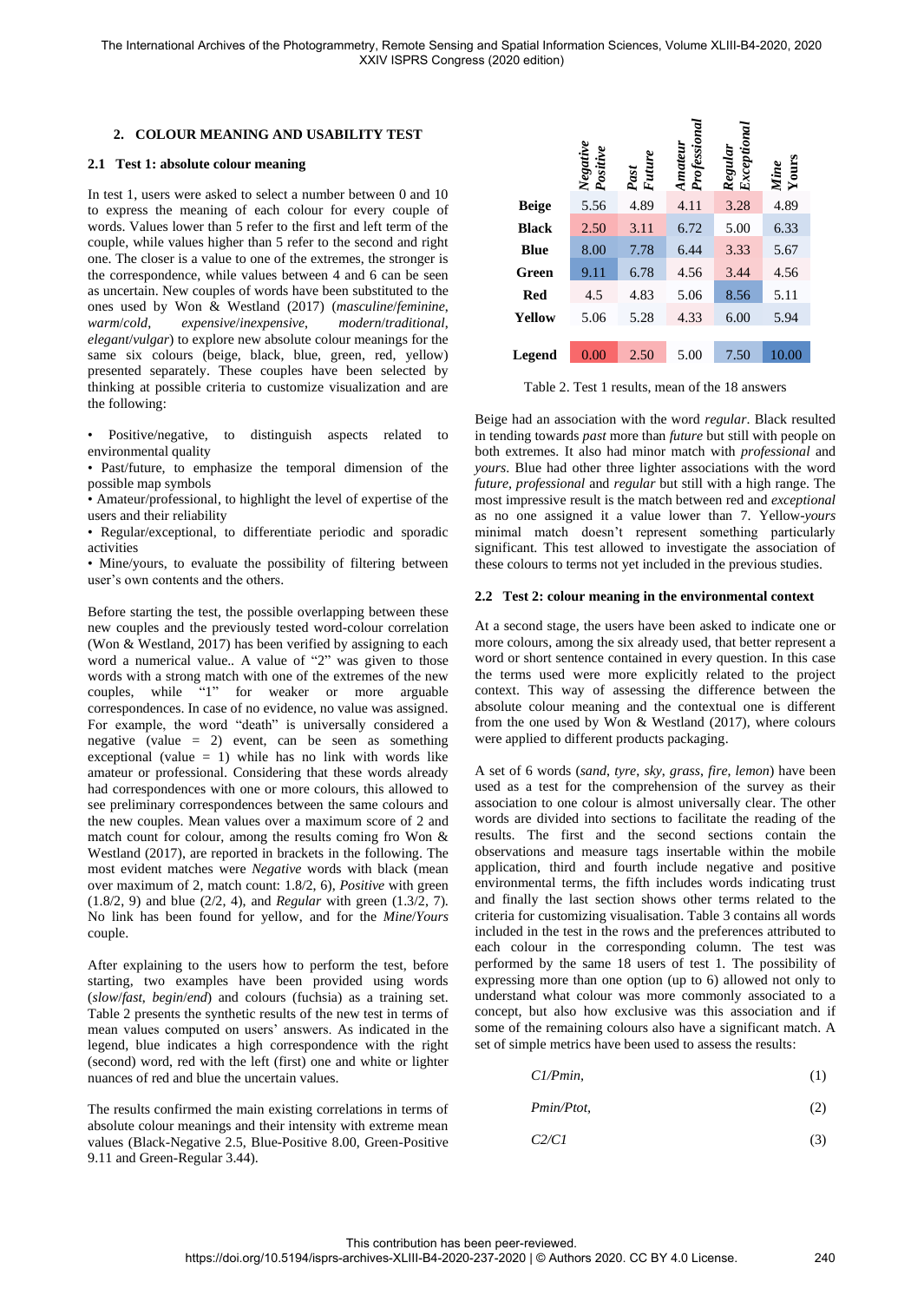Where  $Cl =$  total preferences of the  $1<sup>st</sup>$  ranked colour Pmin  $=$  number of participants (18) Ptot = total preferences indicated  $C2 =$  total preferences of the  $2<sup>nd</sup>$  ranked colour

|                    | Words                                 | Beige                | Black                   | Blue           | Green                    | Red                     | <b>System</b>  | Total           |
|--------------------|---------------------------------------|----------------------|-------------------------|----------------|--------------------------|-------------------------|----------------|-----------------|
|                    | Sand                                  | 18                   | $\overline{2}$          |                |                          | $\overline{3}$          |                | $\overline{28}$ |
|                    | Tyre                                  | $\overline{2}$       | 16                      |                |                          | $\overline{2}$          |                | $\overline{22}$ |
|                    | Sky                                   |                      | $\overline{c}$          | 18             |                          | $\overline{\mathbf{3}}$ | $\overline{c}$ | $\overline{25}$ |
|                    | Test words<br>Grass<br>Fire           |                      |                         |                | 18                       |                         | 1              | 20              |
|                    |                                       |                      | 3                       | 2              |                          | 18                      | 7              | 30              |
|                    | Lemon                                 | $\mathbf{1}$         |                         |                | 3                        |                         | 18             | 22              |
|                    | Algae                                 | 2<br>$\overline{13}$ | 1                       | 1              | 17                       | 2                       | 3              | 26              |
|                    | <b>Observations</b><br>Foams          |                      | $\overline{2}$          | 7              | 1                        |                         | $\overline{4}$ | 27              |
|                    | Fuel                                  | $\overline{c}$       | 10                      | 3              | $\overline{\mathcal{L}}$ | 5                       | 5              | 29              |
|                    | Waste                                 | $\overline{4}$       | 14                      | $\mathbf{1}$   | $\overline{2}$           | $\mathbf{1}$            | $\mathbf{1}$   | $\overline{23}$ |
|                    | Odours                                | 8                    | 3                       |                | 5                        | $\overline{c}$          | 7              | 25              |
|                    | Drains                                | $\overline{4}$       | 12                      | 7              |                          | $\overline{2}$          | $\overline{c}$ | 27              |
|                    | Fauna                                 | 5                    | 3                       | $\overline{c}$ | 11                       | $\overline{5}$          | 5              | 31              |
|                    | Transparency                          | 5                    | $\mathbf{1}$            | 12             |                          |                         | $\overline{c}$ | 20              |
|                    | Temperature                           | $\mathbf{1}$         |                         | 7              | $\overline{c}$           | 13                      | 3              | 26              |
|                    | pH                                    | $\overline{3}$       | $\overline{2}$          | 9              | 5                        | 3                       | 9              | 26              |
| Measures           | Oxygen                                | $\overline{c}$       |                         | 14             | 3                        |                         |                | 19              |
|                    | Bacteria                              | 7                    | 12                      | $\mathbf{1}$   | $\overline{3}$           | $\overline{4}$          | $\overline{c}$ | 29              |
|                    |                                       |                      |                         |                |                          |                         |                |                 |
|                    | Low<br>environmental                  | 4                    | 13                      |                |                          | 9                       | 4              | 30              |
|                    | quality                               |                      |                         |                |                          |                         |                |                 |
|                    | Problem                               |                      | 7                       | $\mathbf{1}$   |                          | 14                      | 4              | 26              |
| Negative words     | Warning                               |                      |                         | $\mathbf{1}$   |                          | 15                      | 6              | 22              |
|                    | Pollution                             | 4                    | 17                      |                |                          | $\overline{4}$          | $\overline{4}$ | 29              |
|                    | Alien species                         | 4                    | 3                       | 5              |                          | 3                       | 5              | 26              |
|                    |                                       |                      |                         |                | 6                        |                         |                |                 |
|                    | High                                  |                      |                         |                |                          |                         |                |                 |
|                    | environmental                         | 1                    |                         | 12             | 15                       |                         | 1              | 29              |
| Positive words     | quality                               |                      |                         |                |                          |                         |                |                 |
|                    | Safety                                | 3                    |                         | 11             | 10                       | $\mathbf{1}$            |                | 25              |
|                    | Clean                                 | 3                    |                         | 14             | 9                        |                         | 3              | 29              |
|                    | User friendly                         | $\overline{3}$       | $\mathbf{1}$            | 10             | $\overline{7}$           | 3                       | $\overline{4}$ | 28              |
|                    | Ecosystem                             | $\mathbf{1}$         |                         | 6              | 17                       |                         | $\overline{c}$ | 26              |
| <b>Trust words</b> | Reliable                              | 3                    |                         | 9              | 13                       | 1                       | 1              | 27              |
|                    | Scientific                            | $\mathbf{1}$         | $\overline{c}$          | 11             | 8                        | 3                       |                | $2\overline{5}$ |
|                    | Official                              | $\mathbf{1}$         | $\overline{7}$          | 11             | $\overline{2}$           | $\overline{4}$          |                | $\overline{25}$ |
|                    | Efficient                             | 1                    |                         | 6              | 12                       | $\overline{c}$          | 5              | 26              |
|                    | Learning                              | $\overline{c}$       |                         | 12             | 7                        | 6                       | 3              | 30              |
|                    | Open source                           | $\overline{c}$       | 1                       | 10             | 13                       |                         | 1              | 27              |
|                    | Mobile app                            | $\overline{2}$       | $\overline{\mathbf{3}}$ | 12             | 6                        | 1                       | 3              | 27              |
|                    | Other words<br>Monitoring<br>activity |                      | $\,1$                   | 8              | 4                        | 5                       | 6              | 28              |
|                    |                                       |                      |                         |                |                          |                         |                |                 |
|                    | Widespread                            | 5                    | 1                       | 6              | 4                        | 2                       | 6              | 24              |
|                    | Personal                              | 6                    | 3                       | 4              | 5                        | 5                       | 1              | 24              |
|                    | Event                                 | 1                    | $\mathbf{1}$            | 9              | 6                        | 7                       | 3              | 27              |
|                    | Participation                         | 6                    |                         | 6              | 6                        | 5                       | 3              | 26              |

Table 3. Test 2 results, sum of all the preferences per word per colour and total number of preferences of the word

For *C1/Pmin* high values mean strong associations between word and colours. For *Pmin/Ptot,* high values mean a question with few alternatives per answer where participants mainly expressed only one preference. For *C2/C1,* low values mean predominance of one colour over the others and a non-dualistic majority.As expected, the values of *C1/Pmin* for the test words

is equal or close to 1, the *Pmin/Ptot* is quite high and *C2/C1* is very low.

The results showed that most of lake phenomena, contained in the *observations* section, are not immediately associated with one specific colour. The only exceptions are *algae* (94% green) and *litters* (78% black). Moreover, other two of them (*fuel* and *drains*) have black as the first ranked colour, even if with low values, confirming its negative perception. *Odours*, not immediately related to sight, have the lowest values and have been mainly associated to beige and yellow. The situation is similar with measures with the *oxygen*, which has been associated to blue as most meaningful match (78%) and blue as the overall most frequent colour with a possible link to its *professional* (6.44/10) meaning emerging from test 1. The most uncertain is the case of *pH* with a low *C1/Ptot*, the lowest *Pmin/Ptot* and a *C2/C1* value equal to 1. This might be due to the fact that the pH colour ramp is well known also by nonexperts and includes four of this colours, two on the acid side (red for  $pH = 0$  and yellow,  $pH = 3$ ) one in the neutral centre (green,  $pH = 7$ ) and one for the alkaline part (blue,  $pH = 11$ ). *Temperature* has highest values in red and blue, normally associated to warm and cold. *Bacteria* is associated to black (68%) confirming the negative meaning of this measure and the relatively high rate of beige (39%) suggests that probably a mix of the two colours (brown) could be the most suitable one.

The negative words section contains the most interesting results. In fact, if the preferences for black have already been explained, the association with red is something new that can be considered as related to this specific context. Red has many positive meanings but when it comes to the environmental field the situation changes. Words as *problem* (78%) and *warning* (83%), associated with red, are correctly considered *exceptional* situations (red in test 1) respect to a normality made of a good environmental quality. Their negative meaning is confirmed by a correspondence with a *low environmental quality* (50%). This result, achieved by surveying also non expert users, is in accordance with the Water Framework Directive colour ramp associating red to bad quality (EC WG 3.1-GIS, 2003). Positive words totally confirmed the dominance of green and blue with the first one leading when the environmental meaning is more explicitly indicated (high env. quality, 83%, ecosystem, 94%). *Clean* (78%) and *safety* (61%), the most suitable characteristics of water bodies for recreational uses, see blue as the leading colour, as expected. That is also because blue is associated to water in its pure and natural state.

Trust words show the same trend with a bit more of blue and the presence of black as second term for the word *official*. These words correspond to desired image for the citizen science application and service under development as they also have a commonly accepted positive meaning. The same can be said for the word *open source* in the last section. The remaining terms showed no evident connection with one colour. *Personal* and *participation* remained highly uncertain as visible from the results of the mine-yours couple in test 1. *Event* doesn't have a clear result but the colours with more preferences are blue, red and green (9, 7, 6 preferences).

# **2.3 Definition of the application symbols**

The results of both tests gave useful insights for defining the symbology of the elements of the mobile application. The map view, in the ideal scenario, should present a good number of symbols and communicate a high quality monitored environment. Given the high percentage of negative meanings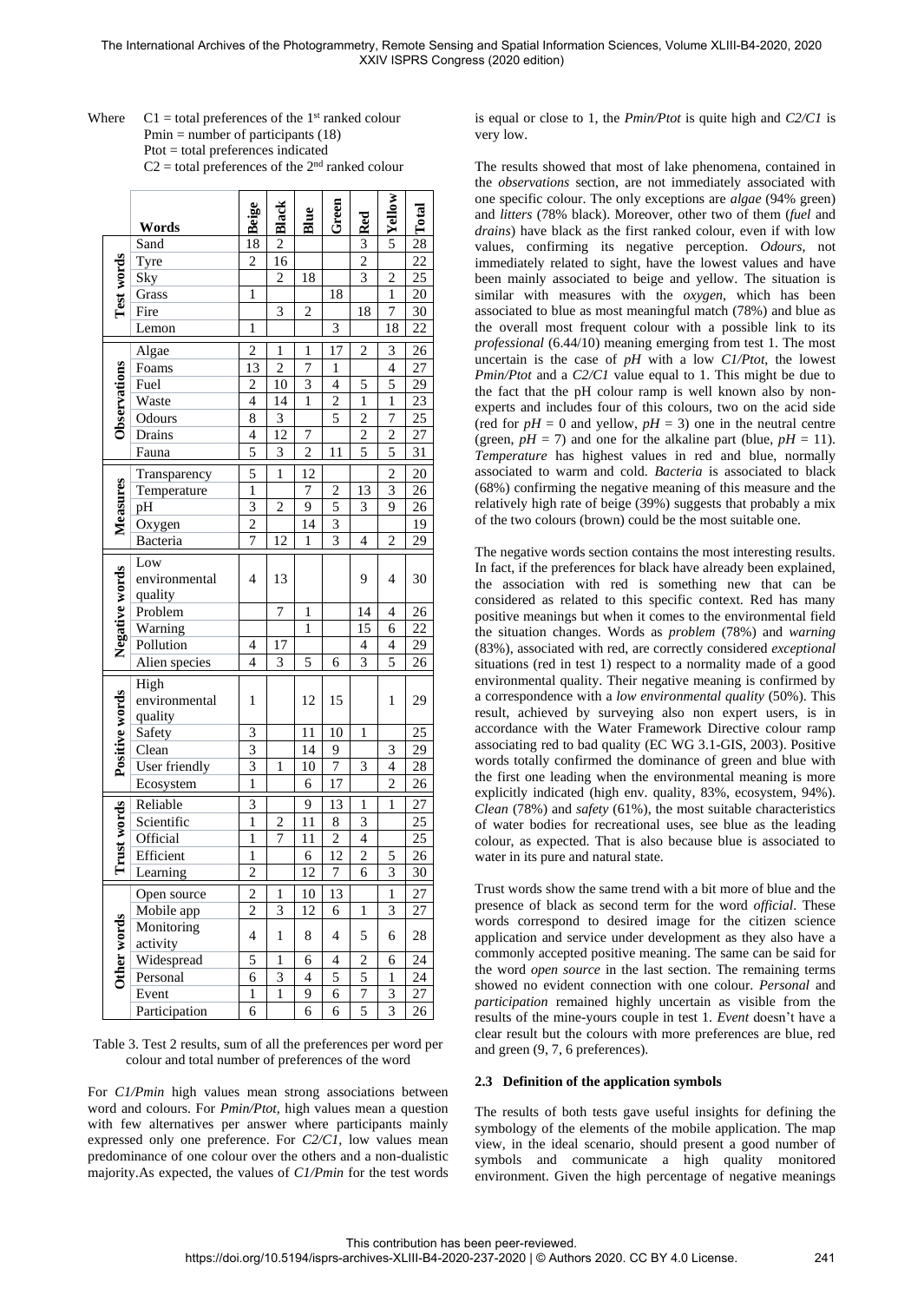inside the app contents (observations), it has been decided to keep the representation as neutral and uniform as possible both in terms of symbols and colours. A single kind of "pin-like" marker with a circular space in the head of the pin has been combined with inner symbols.

No specific colour or symbol has been dedicated to each observation or measure also because of the possibility given to the user of inserting more than one parameter inside the same observation. In addition, a legend with too many different labels could have a negative impact on the map readability. The only distinction has been made between observations and events, as they are separate features with different paths inside the application workflow, varying colour and inner symbol within the same marker shape to distinguish them. Marker size used is 465 x 850 pixels for retina display devices (SVG Marker, www.Ya-webdesign.com). Figure 3 shows all different symbols that it is possible to find on the application map view.



Figure 3. Application symbols. From left to right: observation, my observation, event, manually selected position

A single colour has been chosen for each item using white as a neutral background to increase contrast and visibility. For observations and measures, the SIMILE project colour, a combination of blue and green (RGB 0, 120, 136), has been used in order to communicate a *good environmental quality* granted by a *regular monitoring activity* and *efficient* authorities, as emerged from the previous tests. This colour, taken from the corresponding axes (5) of the Interreg program, makes also a good contrast with the light blue of lake water of the OpenStreetMap (RGB 171, 211, 223) background tiles. The choice of the symbol has been driven by the need of adopting something quite generic and able to communicate the possibility of inserting more than one option. For that reason, a "list" icon has been chosen (list-filled, www.ionicons.com). A negative version of this marker has been used to recognize user's own observations (second symbol in Figure 3).

The events have been associated to red (RGB 198, 40, 40) for their exceptional nature and because their possible location on any point of the map, usually outside water, they required a colour able to contrast with many others (buildings, grey RGB 218, 208, 199; blocks, light brown, 244, 241, 234; streets, white, 252, 251, 247; squares, grey-purple, 221, 220, 234; parks, light green, 207, 246, 211). The symbol used is a stylised calendar (calendar day, www.fontawesome.com), commonly associated to scheduled events.

The last symbol is a temporary and operative one as it allows users to manually select a position different from the one indicated by their GPS for the insertion of the observation. The blue colour (RGB 28, 121, 198) comes from the GPS circle, taken from Google Maps as considered the most popular map service, and use the "+ $\overline{v}$  as inner symbol (+, www.material.io), the same used for inserting a new observation. In this way, no item with a colour inspiring a negative meaning will ever appear inside the lake, as the events are located on the land, and this without hiding real water conditions. Observation content doesn't affect its representation but is visible by opening it.

# **2.4 Data quantity and map balance**

Another key element for map balance (Haklay, 2010) is the total amount of visible data. Considering that the quantity of input data will be strongly dependent by the diffusion of the app and by the occurrence of phenomena, there was the need of understanding the volumes and the trends of those phenomena related to the observations in order to predict potential uneven distribution of volunteer contributions.

It's well known in limnological studies (Bertoni, 2018) that these natural phenomena have a higher frequency from late spring to the end of summer. Confronting with the local authorities, it emerged that in the peak moments it's hard to receive more than one warning per day per lake. These low numbers are on one side a proof of the good condition of the lakes under study in SIMILE project, but it can also be explained by the current warning procedure, quite demanding and inefficient especially on the Italian side. In fact, in order to officially send an alert, citizens must call a telephone number and wait on the observation site for the arrival of an officer, similarly to what happens with the law enforcements. The Swiss procedure is similar to the one implemented with the mobile application as it allows to send a picture, but it's based on a website and the information is all in form of free text, with no tags, coordinates or weather conditions attached. The introduction of the application may tremendously reduce the waiting time for the Italian side from up to 30min to 1-2min with the advantage of giving to the authorities preliminary information for evaluating the phenomenon before going in the field. The positive aspects of the swiss procedure will be combined with the benefits of a tool developed explicitly for that saving most of the time required for digitizing the texts.

The number of contributions to a volunteer project is one of the factors that give the perception of how much a service is currently used. The feeling that the service you are contributing to is alive is an important aspect for motivation. On the other hand, an overwhelming amount of contents may risk generating a feeling of unnecessity, ultimately discouraging contribution. For this reason, in order to limit these risks, the concepts of "expiring time" and "map limit density" have been introduced. The expiring time as an attribute of the VGI adds a degree of flexibility to the developers, that by extending or compressing it, and linking it to a gradually vanishing visualization strategy, can ensure a constant good readability while introducing the possibility to distinguish between older and newer observations. This can be particularly helpful in case of overlapping observations describing a changing phenomenon. The expiring time can be generic or tailored on the content of an observation according to the average duration of the physical phenomenon they represent.

The map limit density is simply the maximum number of features that can be contained in a certain spatial unit. The most suitable spatial unit has been identified in the OSM tile at the maximum zoom level allowed inside the application (level 18). The choice of using only the maximum zoom level as a "filtering" criterium is due to the use of Leaflet MarkerCluster (https://github.com/Leaflet/Leaflet.markercluster) algorithm to group together features of the same kind at a mutual distance lower than a threshold one, in order to display the markers only when they can be clearly visible. According to the equation (1) available on the Wikipedia page of OSM, a tile at a latitude of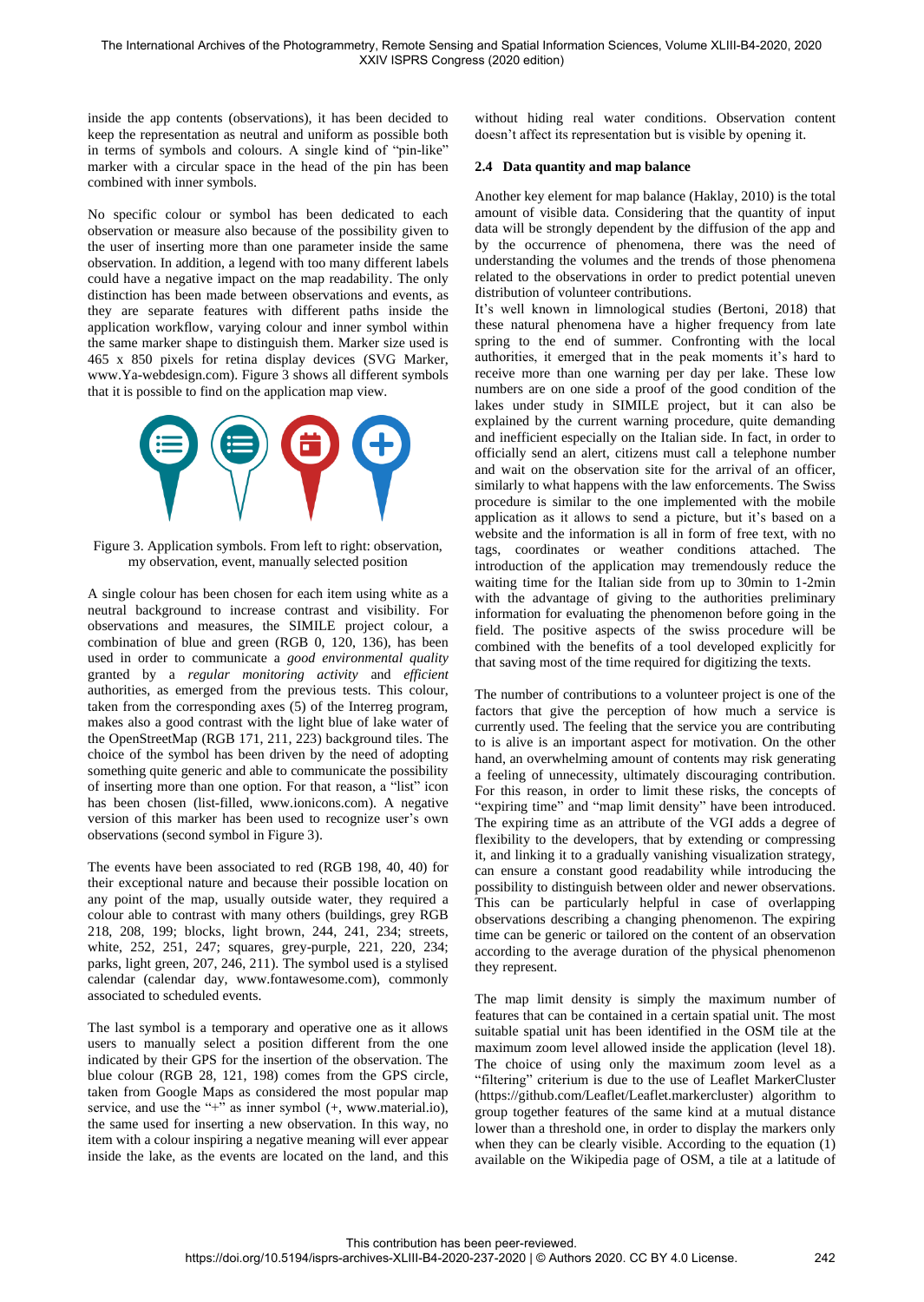46°, an average of project lakes' coordinates, has nearly 108m side.

#### *Tile side* =  $C \cdot \cos(\theta) / 2^x$ *zoomlevel* (4)

where C is the equatorial circumference of the Earth

Considering that level 18 correspond to a 1:2000 scale, a tile at that zoom level will occupy nearly 5.4 cm, almost corresponding to the shortest side of the screen of a mobile device. Both expiring time and map limit density values could be defined a priori in the mobile application, but their value and usefulness strongly depend by the number of features uploaded in the application with a certain frequency. For this reason, these parameters will be tuned after at least one year of application life and use. After explaining the reasons behind the visual aspects of SIMILE application map view, a usability test has been performed. A beta version has been developed and sent to 18 users selected among the project partners, together with a test prepared using Google Forms.

The usability test has been constructed referring to different Usability Evaluation Methods (UEM). It is divided in three sections:

• Tasks: four guided activities covering most of the application functionalities. A synthetic description of the task goal is provided and followed by detailed step by step instructions

• Questions: 24 sentences where the user is asked to express the level of agreement on a scale from 1 to 5

• Conclusions, additional space for free comments divided in four sections (visualisation and recognizability, learnability and memorability, efficiency and other).

Considering that the possibility of a real on field test depends by the presence of one or more undesired phenomena, those situation has been simulated by attaching to the test the information to be included in the different observation in form of picture (task 1) or text (task 2) to be interpreted. In order to better evaluate the memorability of the app flow, the same step, no matter its complexity, was explained only once in detail. The work of Kuparinen et al. (2013) has been used as a guide for choosing the most appropriate sentences to be used. As its concept of MMA deals mainly with routing services, it has been integrated with the classical principles for systems of Nielsen (1993) and the work of Nivala et al. (2003) on field tests to better cover the application functionalities. The complete list of sentences, available in the usability test, has been divided by the corresponding aspect of usability heuristics they refer to:

*Visibility of system status Match between the system and the real world User control and freedom Consistency and standards Error prevention Recognition rather than recall Flexibility and efficiency of use Aesthetic and minimalist design Balanced and simplistic visual design*

# **2.5 Results**

Usability assessment results have been positive and are here reported and commented. All the users completed the tasks in a reasonable time. Only a minor bug that caused the disappearance of an event feature caused some problems in the fourth task. All activities have been performed in an average time of 2-4 minutes from people at the very first experience with the app and no preliminary introduction. Among those, we had someone taking only 10-30 second to perform them. This is an encouraging sign of a sensible reduction of the needed time as long as users become more familiar with the application.

|                     | Task 1 | Task 2 | Task 3 | Task 4 |
|---------------------|--------|--------|--------|--------|
| <b>Success rate</b> | 1.00   | 1.00   | 1.00   | 0.89   |
| Average (sec)       | 146    | 207    | 150    | 136    |
| Minimum (sec)       | 10     | 30     | 20     | 30     |

#### Table 5. Usability test task results

Most of the sentences had a positive feedback with no evaluation below 3 on a scale from 1 to 5. Only the 13% of the users (question, mark: 10, n.d.) encountered a problem but had no difficulty in understanding (11, 4.5/5) and solving it (12, 5/5). Most interesting results are those related to symbols (9, 4.56/5), colours (23, 4.35/5) and representation at the different scales (17, 4.39/5) together with the comments of the visualisation section:

*"Symbols are clear and colour palette well balanced, not annoying for the eye, granting a good usability."*

Even the flow and the hierarchic structure of the contents in the process of inserting an observation has been appreciated (7, 4.56/5; 13, 4.28/5; 19, 4.44/5) and no particular need of a more diversified or granular representation emerged (22, 3/5):

*"The observation process is very linear and doesn't need of further instructions. Following the app flow, it's possible to send the observation in few steps."*

Even if only time will tell more about the real efficiency of this app and the potential of using its data to validate the other project products, another positive comment suggests that the potential trade-off existing between data flow and accuracy (Connors et al., 2012) could have been overcome:

*"The time/detail ratio is good, in few seconds is possible to insert the main data with a high level of detail."*

# **3. CONCLUSIONS**

This study focuses on the role of VGI visualization in encouraging participation to environmental Citizen Science. The ontological investigation of the VGI allowed to demonstrate their peculiar nature of temporary, moving and changing features and the need for specific strategies for their visualization. In addition, a different meaning of data quality, intended as positive and negative features, is considered demonstrating the importance of mitigating its visual impact for the perceived environmental quality. Colour theory techniques have been used to explore visualization criteria of interest for the selected case study and verifying colour meaning in the environmental monitoring field. The main outcome is the negative acceptation of the red, in accordance with the WFD but not evident from the sole absolute colour meaning investigation. The concepts of expiring time and map limit density are introduced as a possible solution for the visuospatial designer to control data quantity and assure a balanced map view, with the goal of fostering participation. A design strategy for the map view is presented and assessed with different UEM. The positive results of the test are a convincing proof of the success of the implemented visualization strategy. The next steps of the research will see the monitoring of citizen volunteer contribution over the project duration to verify if the appreciation of the user interface, appropriately supported by a